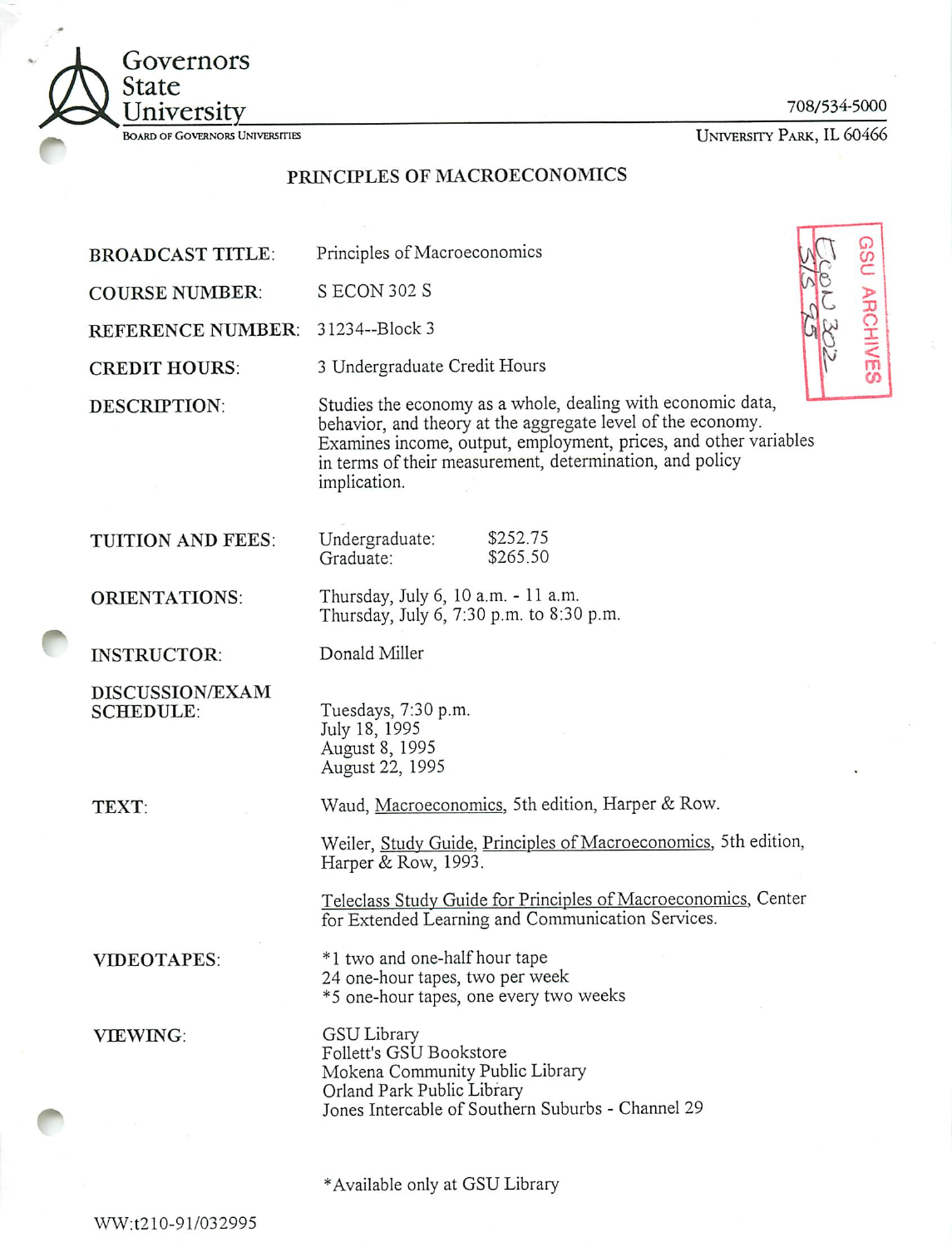#### *GOVERNORS STATE UNIVERSITY*

#### *College of Business and Public Administration Division of Accounting/Finance/Economics COURSE SYLLABUS*

| <b>INDEX NUMBER:</b> | ECON 302--Block 3            |                      |
|----------------------|------------------------------|----------------------|
| <b>COURSE TITLE:</b> | Principles of Macroeconomics |                      |
| <b>PROFESSOR:</b>    | Dr. Don Miller:              | Phone (708) 534-4966 |
| <b>CREDIT HOURS:</b> | 3.0                          |                      |
| <b>COURSE LEVEL:</b> | Undergraduate                |                      |

#### *DESCRIPTION*

This course is designed to introduce you to the subject of economics and to present a descriptive and theoretical analysis of the American economy. The course will describe major economic policy problems confronting the U.S. economy today including the growing international economic dimension of U.S. economic activity. A major focus of this course will be a detailed description of the principal macroeconomic policymakers in the United Stated and their interrelationships. The course will also discuss the basic theoretical tools with which an analysis of various macroeconomic policies can be undertaken.

# *^RATIONALE*

Principles of Macroeconomics is one of the foundation courses for the study of economics. The course should also make you a more intelligent and sophisticated analyst of economic issues and problems and therefore a better informed voter, worker, and consumer.

### *EXPECTED STUDENT OUTCOMES*

Successful work in this course will enable you to do several things. Among the most important are:

- 1. Explain the nature of economics and the types of issues and problems that comprise macroeconomics.
- 2. Understand the concept of Opportunity Cost and use it to analyze economic decision making.
- 3. Use supply-demand analysis to explain how markets function.
- 4. Explain the basic macroeconomic performance indicators, such as: Gross National Product, the Consumer Price Index, and the unemployment rate.
- 5. Explain the methods and objective of fiscal and monetary policy.
- 6. Describe the principal macroeconomic policymakers inthe United States and the components of macroeconomic policy for which they are responsible.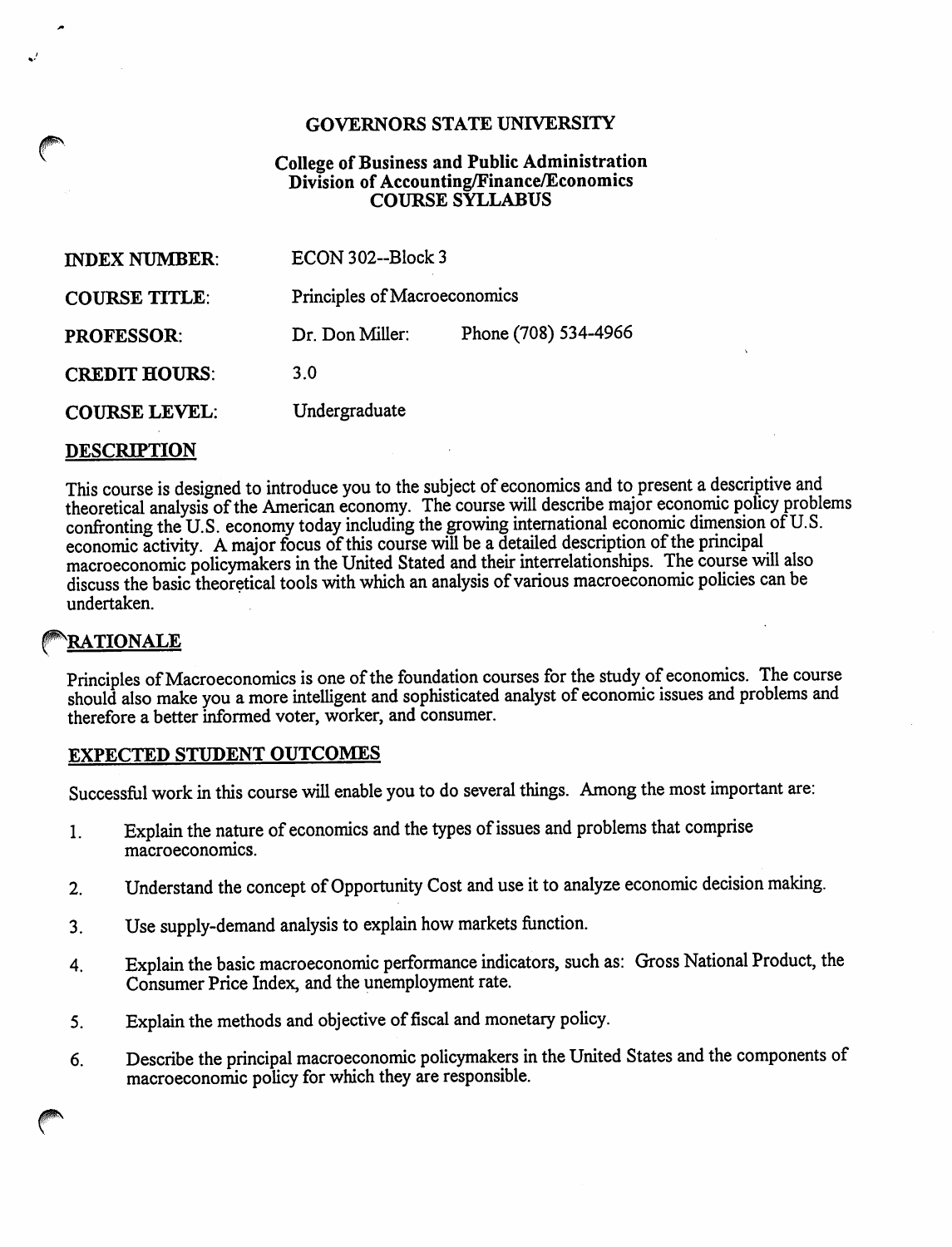## ECON302 Page 2

 $\overline{a}$ 

- 7. Differentiate between the principal schools of modern macroeconomic theory; Keynesians, Monetarists, and Supply-Side economists.
- 8. Describe the international economic effects of U.S. macroeconomic activity and macroeconomic policies.

*REQUIRED READINGS.* There are three items to purchase:

Macroeconomics, 5th edition. Roger Waud. Harper and Row Publishers, 1993.

Study Guide for Principles of Macroeconomics, Weiler, 5th edition. 1993.

Teleclass Study Guide Principles of Macroeconomics, Center for Extended Learning and Communication Services, 1993.

### *REQUIRED VIEWINGS*

- A. Videos of Lessons 1 through 24 as listed under "Class Outline."
- B. Five 1 hour videos from the Milton Friedman Series "Free to Choose." These are on 2-hour reserve in the GSULibrary and are not available elsewhere.
- C. One 2 1/2 hour video introducing the course and some basic economic concepts. This video is on reserve in the GSU Library and not available elsewhere and is to be viewed at the very beginning ofyour study.

## *CLASS OUTLINE*

Video "Introduction to the Course" on reserve, GSU Library. This is to be viewed at the very beginning of your study.

| Lessons $1 & 2$ : | Introduction to Economics. Economic goods and resources: Land, Labor and<br>Capital. Economic Reasoning, Economic Theory, and the Basic Mathematics of<br>Economic Analysis. |
|-------------------|------------------------------------------------------------------------------------------------------------------------------------------------------------------------------|
|                   | Video "The Power of the Market" (on reserve, GSU Library)                                                                                                                    |
| Lessons $3 & 4$ : | Scarcity, Choice, and the Economic Problem. The Production Possibility Curve.<br>Differing Economic Systems. Introduction to the Market System.                              |
|                   | Video "The Tyranny of Control" (on reserve, GSU Library)                                                                                                                     |
| Lessons $5 & 6$ : | Markets, Money, and the Circular Flow of Goods and Money. Domestic and<br>International Flows. The Role of the Government. An Introduction to Demand<br>and Supply Analysis. |
| Lessons $7 & 8$ : | Demand and Supply Analysis, Market Equilibrium, and Market Changes.                                                                                                          |
|                   | <b>Examination I (25%)</b>                                                                                                                                                   |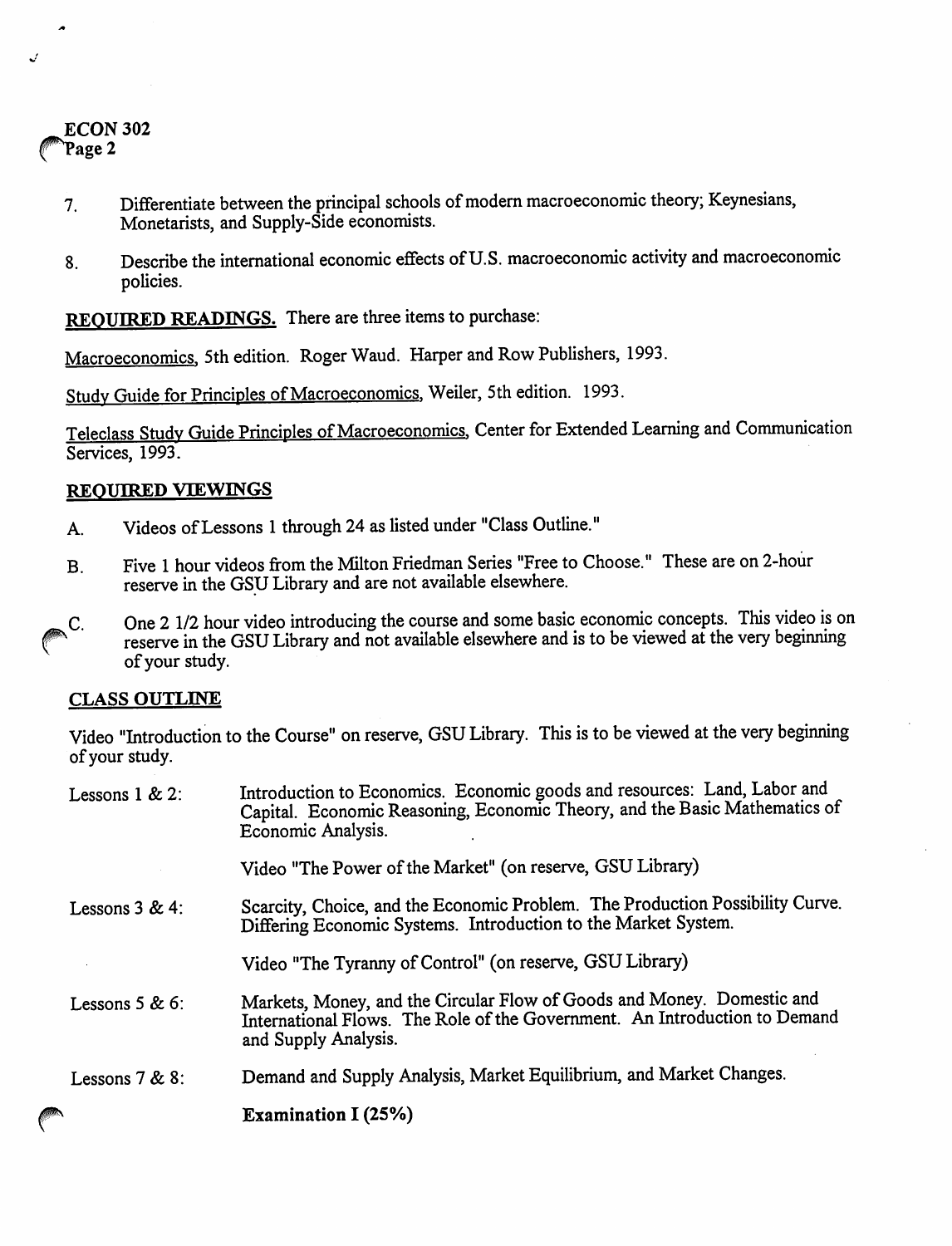## *ECON 302* Page 3

- Lessons 9 & 10: Macroeconomic Concepts: Gross National Product, National Income, Expenditure Analysis: Consumption, Investment, Government Spending, and Net Exports.
- Lessons 11 & 12: Economic Fluctuations: Business Cycles, Unemployment, Inflation. Basic Macroeconomic Theory: Aggregate Demand, Aggregate Supply, and Macroeconomic Equilibrium. The Effects of Changes in Investment and Government Spending.

Video "Anatomy of Crisis" (on reserve, GSULibrary)

- Lessons 13 & 14: Classical and Keynesian Macroeconomic Theories. The Income-Expenditure Approach. The Consumption and Saving Functions. Investment Demand and its Determinants. The Keynesian Equilibrium Model, Expenditure Changes and the Multiplier Effect.
- Lessons 15 & 16: Introductionto Fiscal Policy: Government Spending, Taxes and the Budget. Budget Policy, Deficits, and the Public Debt.

Video "How to Stay Free" (on reserve, GSU Library)

Lessons 17 & 18: The Effects of Fiscal Policy on International Trade and the Balance of Payments. Aggregate Demand and Supply revisited. The Inflation-Unemployment Trade-Off.

#### *Examination II (40%)*

- Lessons 19 & 20: Money, Banking and the Federal Reserve System. Banks and Money Creation. Money Demand, Money Supply and the Interest Rate.
- Lessons 21 & 22: Money and the Economy. Classical, Keynesian and Monetarist Views of the Role of Money in Income Determination. The Effects of Monetary Policy.

Video "The Cure for Inflation" (on reserve, GSU Library)

Lessons 23 & 24: An Overview of Fiscal and Monetary Policy. The International Effects of Macroeconomic Policies. The Political Dimension of Making Macroeconomic Policy.

*Examination m (25%)*

*r*